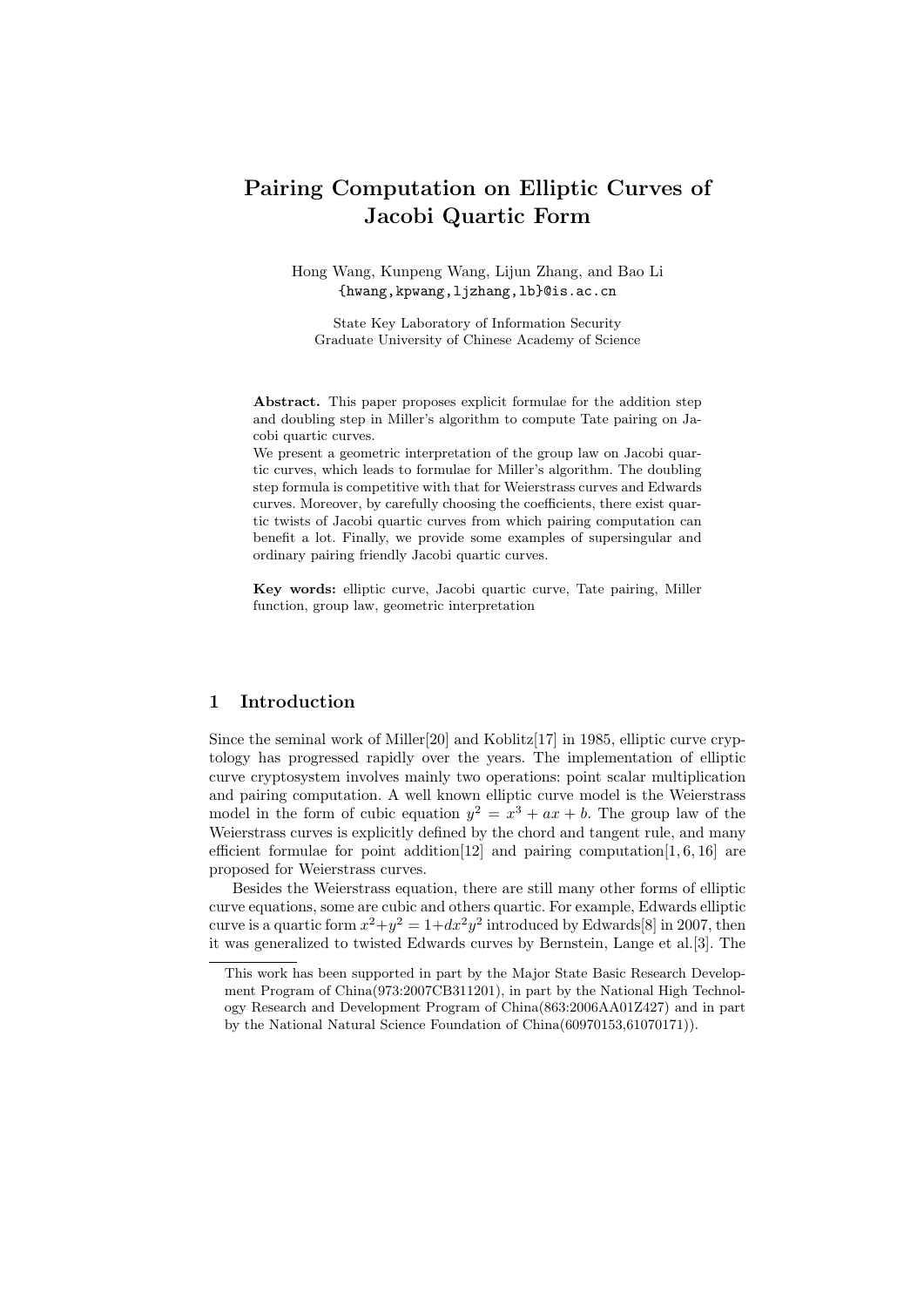point addition formula of twisted Edwards curves is unified. When the formula is optimized for addition and doubling separately, it is faster than the formula for Weierstrass form curves. Pairing computation on twisted Edwards curves was first considered by Das and Sarkar[18] and then by Ionica and Joux[16] using birational maps between twisted Edwards curves and Weierstrass curves. Then Arene, Lange et al.[1] developed explicit formulae for pairing computation on twisted Edwards curves based on geometric interpretation of group law instead of birational maps. They announced their formulae of pairing computation are competitive with the formulae for Weierstrass curves.

Edwards curves have achieved great success in point scalar multiplication. Pairing computation on Edwards curves is almost as efficient as that on Weierstrass curves, but only quadratic twists can be used. Inspired by the good quality of Edwards curves, it seems worthy of studying other kinds of elliptic curves which are not Weierstrass form. In this paper, we focus our interest on Jacobi quartic elliptic curves  $y^2 = dx^4 + 2ax^2 + 1$ , which are also quartic form. Many formulae for point addition and doubling of this form are given in the literatures, see [4, 5] or [15] for a brief development history. Point addition and doubling on Jacobi quartic curves are also faster than that on Weierstrass curves. But to the best of our knowledge, no formulae for pairing computaion are given on Jacobi quartic curves. One way to obtain the pairing computation formulae is to use the birational maps between Jacobi quartic curves and Weierstrass curves, but the process is complicated and hard to comprehend.

In this paper, we show an easy way to obtain the Tate pairing computation formulae. First we present a geometric interpretation of group law for Jacobi quartic curves, then we give our formulae for pairing computation based on this geometric interpretation. The addition step formula we give needs to be optimized which we consider as the further work. The doubling step formula is efficient and competitive with that for Weierstrass curves and Edwards curves. To accelerate pairing computation, we define a kind of curves which are twists of Jacobi quartic curves. Moreover, we demonstrate there exist quartic twists of Jacobi quartic curves if  $\alpha$  is chosen to be zero. It induces the quartic twist technique in pairing computation while in Edwards curves only quadratic twist technique is applied. As is well known, higher twists benefit more in pairing computation than lower twists.

This paper is organized as follows: section 2 gives a brief background of Jacobi quartic curves and pairing on elliptic curves. Section 3 shows the geometric interpretation of the group law. Section 4, 5, 6 define twisted Jacobi quartic curves and propose explicit formulae of Miller function on Jacobi quartic curves. Section 7 point out the benefit of quartic twists. Then some examples of pairing friendly curves are given in section 8. We conclude in section 9.

## 2 Background on Jacobi Quartic Curves and Pairing

This section gives the definition of Jacobi quartic curves and some basics of Tate pairing that will be used later.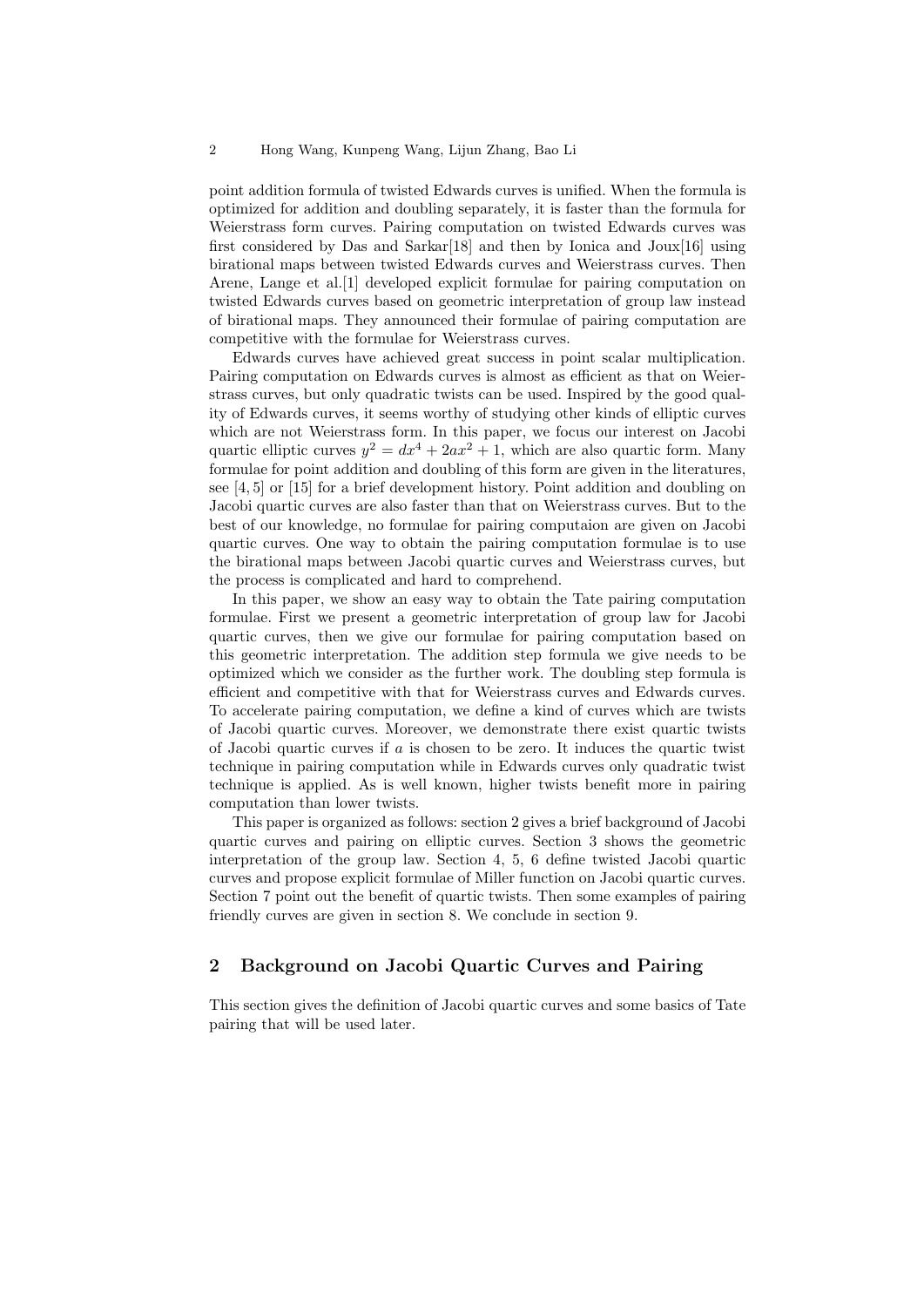#### 2.1 Jacobi Quartic Curve

A Jacobi quartic elliptic curve over a field K with  $char(K) \neq 2$  is defined by

$$
E_{d,a}: y^2 = dx^4 + 2ax^2 + 1
$$

where  $a, d \in K$  and discriminant  $\Delta = 256(a^2 - d)^2 \neq 0$ .

Each elliptic curve over  $K$  with even number of  $K$ -rational points can be transformed to Jacobi quartic form. The birational equivalence between  $E_{d,a}$ and a Weierstrass form elliptic curve  $y^2 = x^3 + bx + c$  is given in [5].

#### 2.2 Tate Pairing

Here we briefly give basics of Tate pairing, other pairing definitions can be found in [22]. Let E be an elliptic curve with neutral element  $\mathcal O$  defined over a finite field  $F_q$ . Let  $r| \# E(F_q)$ , where r is a prime and  $\# E(F_q)$  is the number of  $F_q$ rational points on  $E$ . The embedding degree of  $E$  with respect to  $r$  is defined to be the smallest integer k such that  $r|q^k-1$ .

Let  $P \in E(F_q)[r]$ ,  $Q \in E(F_{q^k})$  and  $f_{r,P}$  be a function such that divisor  $div(f_{r,P}) = r(P) - r(O)$ . Assume that the function  $f_{r,P}$  is normalised, i.e.,  $u_{\mathcal{O}}^{r} f_{r,P}(\mathcal{O}) = 1$  for a uniformizer  $u_{\mathcal{O}}$  at  $\mathcal{O}$ , then the reduced Tate pairing is defined by

$$
t(.,.): E(F_q)[r] \times E(F_{q^k})/rE(F_{q^k}) \longrightarrow \mu_r
$$
  

$$
(P,Q) \longmapsto f_{r,P}(Q)^{(q^k-1)/r}
$$

where  $\mu_r \subset F_{q^k}^*$  is the group of r-th roots of unity.

## 2.3 Miller's Algorithm

Tate pairing can be computed in an iterative way by Miller's algorithm [21]. Let the binary representation of  $r = (r_{l-1}, \ldots, r_1, r_0)$  and  $h_{P_1, P_2}$  be a function called Miller function such that  $div(h_{P_1,P_2}) = (P_1) + (P_2) - (P_1 + P_2) - (O)$ , where  $P_1$ and  $P_2$  are two points on E. Miller's algorithm is as follows:

| Input: $P$ and $Q$                                                                   |
|--------------------------------------------------------------------------------------|
| Output: $t(P,Q)$                                                                     |
| 1. Set $f = 1$ and $P_1 = P$ .                                                       |
| 2. For $i = l - 2$ downto 0 do                                                       |
| $f \leftarrow f^2 \cdot h_{P_1,P_1}(Q), P_1 \leftarrow 2P_1.$                        |
| if $r_i = 1$ , then $f \leftarrow f \cdot h_{P_1,P}(Q)$ , $P_1 \leftarrow P_1 + P$ . |
| 3. Return $f = f^{(q^k-1)/r}$ .                                                      |

The key task of Miller's algorithm is to find function  $h_{P_1,P_2}$ . If E is in Weierstrass form, then this task can be easily accomplished by using the chord and tangent rule for point addition. But if  $E$  is given in other forms, generally it is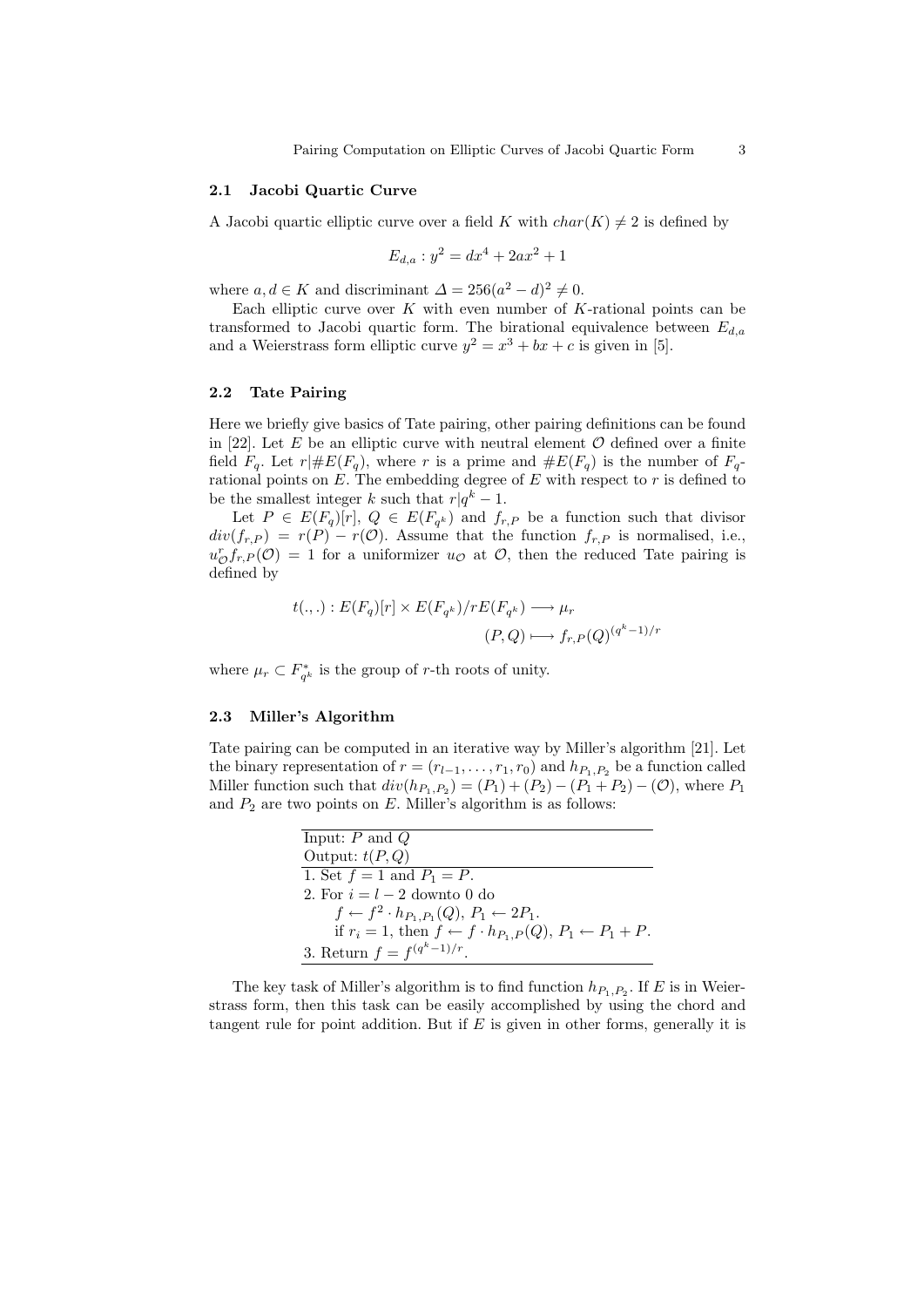not as easy as Weierstrass form to find this function. Once this function is found, then Miller's algorithm can be applied to compute Tate pairing.

There are many improvements of Miller's algorithm and some very useful techniques are worth mentioning, such as denominator cancellation, choosing subgroup order with low Hamming weight, final power acceleration [2], using higher twists [7] and reducing iterations [13].

#### 3 Geometric Interpretation of the Group Law

The group law of Jacobi quartic form curves is quite different from that of Weierstrass form curves which is defined by the chord and tangent rule. In this section, we show the geometric interpretation for the group law of Jacobi quartic form curves.

Rewrite the Jacobi quartic equation in projective form

$$
Y^2 Z^2 = dX^4 + 2aX^2 Z^2 + Z^4.
$$

There is a singular point  $(0:1:0)$  in projective plane  $\mathbb{P}^2$ , which is a point at infinity in affine plane, denote it as  $\infty$ . Select  $\mathcal{O} = (0, 1)$  as neutral point, note the fact  $\mathcal{O}' = (0, -1)$  is a point on the curve. The geometric interpretation of the group law is shown in the following:

#### 3.1 Negative Point

An affine plane curve given by equation  $f_P = 0$  which defines negative point must satisfy  $div(f_P) = (P) + (-P) - 2(\mathcal{O})$ . Let  $l_0 = 0$  be the vertical line across point O and O' with  $div(l_0) = (0) + (0') - 2(\infty)$ , in fact  $l_0 = x$ . Let  $C_P = 0$  be a conic across P, R, and  $\mathcal{O}'$  with  $div(C_P) = (P) + (R) + 2(\mathcal{O}') - 4(\infty)$ . Define

$$
f_P = \frac{C_P}{l_0^2},
$$

then  $-P = R$ . The function  $C_P$  is given as follows:

**Lemma 1.** Let  $C_P = 0$  be a conic with  $div(C_P) = (P) + (R) + 2(\mathcal{O}') - 4(\infty)$ , and  $P=(x_1,y_1)$ , then

$$
C_P = y + 1 - cx^2
$$

with  $c = (y_1 + 1)/x_1^2$ .

*Proof.* Suppose  $C_P = a_0 x^2 + a_1 xy + a_2 y^2 + a_3 x + a_4 y + a_5$ . The fact that  $\infty = (0 :$ 1 : 0) lies on homogenous form of  $C_P = 0$  forces  $a_2 = 0$ , and  $\mathcal{O}' = (0, -1)$  lies on  $C_P = 0$  forces  $a_4 = a_5$ . Furthermore,  $\mathcal{O}'$  and  $\infty$  are a zero of order 2 and a pole of order 4 respectively, which lead to  $a_1 = 0$  and  $a_3 = 0$ . Since multiplying  $C_P$  by a constant does not change the divisor of  $C_P$ , let  $a_4 = 1$ , then  $C_P = y + 1 - cx^2$ , and  $c = (y_1 + 1)/x_1^2$  is obtained from the fact that  $C_P$  is zero at P.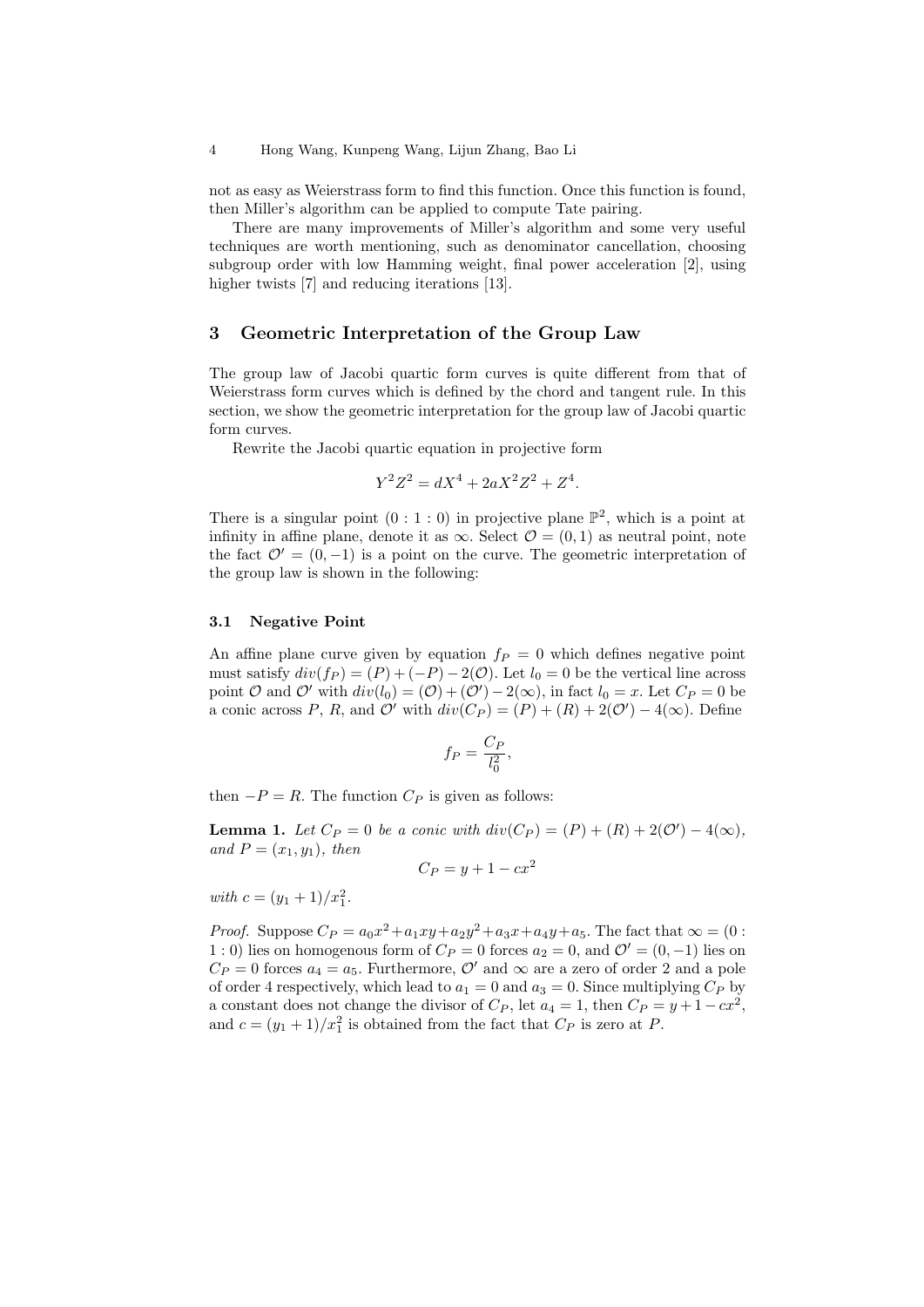Solving the system of equations  $C_P = 0$  and  $E_{d,a} = 0$ , it is easy to have  $R = (-x_1, y_1)$ . From the above analysis,  $-P = R = (-x_1, y_1)$ .

*Remark 1.* If  $P = \mathcal{O}'$ , then rewrite  $c = (y_1 + 1)/x_1^2 = (dx_1^2 + 2a)/(y_1 - 1)$ . Substitute  $(x_1, y_1) = \mathcal{O}' = (0, -1)$ , then  $c = -a$ . By simple calculating, the order of  $C_{\mathcal{O}}$  at  $\mathcal{O}'$  is 4, so  $div(C_{\mathcal{O}'}) = 4(\mathcal{O}') - 4(\infty)$ . Then  $div(C_{\mathcal{O}'}/l_0^2) = 2(\mathcal{O}') - 2(\mathcal{O})$ , which means  $-\mathcal{O}' = \mathcal{O}'$ , so  $\mathcal{O}'$  is a point of order 2.

An example of negative point is given in Fig.1.



Fig. 1. Negative point

#### 3.2 Point Addition

Assume that  $P_1 = (x_1, y_1), P_2 = (x_2, y_2), P_3 = (x_3, y_3)$  are three points on Jacobi quartic curve  $E_{d,a}$  and  $P_3 = P_1 + P_2$ ,  $P_1, P_2 \neq \mathcal{O}$ . Let  $C_{P_1,P_2} = 0$  be a cubic across  $P_1, P_2, R, O',$  with  $div(C_{P_1, P_2}) = (P_1) + (P_2) + (R) + 3(O') - 6(\infty)$ . Let  $f_R$  be a function satisfying  $div(f_R) = (R) + (-R) - 2(\mathcal{O})$ . Define

$$
f_{P_1,P_2} = \frac{C_{P_1,P_2}}{f_R l_0^3}.
$$

Then function  $f_{P_1,P_2}$  satisfies  $div(f_{P_1,P_2}) = (P_1)+(P_2)-(-R)-(\mathcal{O})$ , so  $P_3 = -R$ . The function  $C_{P_1,P_2}$  is given in the following:

**Lemma 2.** Let  $C_{P_1,P_2} = 0$  be a cubic with  $div(C_{P_1,P_2}) = (P_1) + (P_2) + (R) + (P_1)$  $3(\mathcal{O}') - 6(\infty)$ , then

$$
C_{P_1, P_2} = y + 1 + ax^2 + sx + sxy + tx^3
$$

with

$$
s = \begin{vmatrix} y_1 + 1 + ax_1^2 & x_1^3 \\ y_2 + 1 + ax_2^2 & x_2^3 \end{vmatrix} / \begin{vmatrix} x_1^3 & x_1(1 + y_1) \\ x_2^3 & x_2(1 + y_2) \end{vmatrix},
$$
  
\n
$$
t = \begin{vmatrix} x_1(1 + y_1) & y_1 + 1 + ax_1^2 \\ x_2(1 + y_2) & y_2 + 1 + ax_2^2 \end{vmatrix} / \begin{vmatrix} x_1^3 & x_1(1 + y_1) \\ x_2^3 & x_2(1 + y_2) \end{vmatrix}.
$$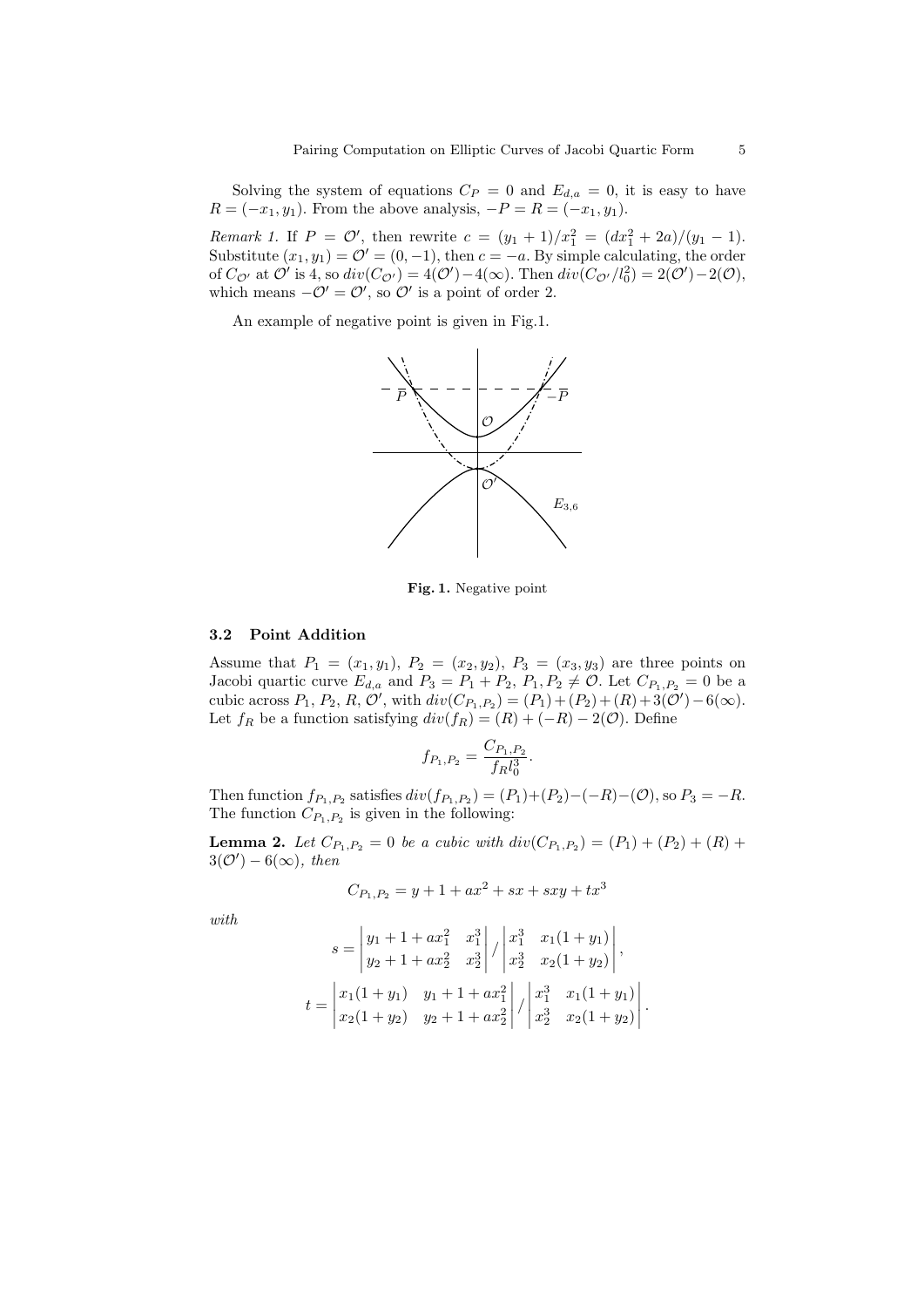*Proof.* Assume  $C_{P_1,P_2} = s_1x^3 + s_2x^2y + s_3xy^2 + s_4y^3 + s_5x^2 + s_6xy + s_7y^2$  $s_8x + s_9y + s_{10}$ . The fact  $(0:1:0)$  lies on homogenous equation of  $C_{P_1,P_2} = 0$ forces  $s_4 = 0$ , and  $(0, -1)$  lies on  $C_{P_1, P_2}$  forces  $s_7 = s_9 - s_{10}$ . Since  $\mathcal{O}'$  and  $\infty$  are a zero of order 3 and a pole of order 6 respectively and  $d \neq a^2$  from  $\Delta \neq 0$ , then  $s_2 = s_3 = s_7 = 0$ ,  $s_5 = as_9$ ,  $s_6 = s_8$ ,  $s_9 = s_{10}$ . From the fact  $s_9 \neq 0$ , or else  $C_2$  intersects  $E_{d,a}$  with no other points besides  $\mathcal{O}'$ ,  $P_1$ ,  $P_2$ , then  $C_{P_1,P_2} = y + 1 + ax^2 + sx + sxy + tx^3$ . Since  $P_1, P_2$  lie on cubic  $C_{P_1,P_2} = 0$ , the coefficients  $s$  and  $t$  are easy to obtain by solving the system of these two equations.

#### 3.3 Point Doubling

Assume  $P_3 = 2P_1$ . Let  $C_{P_1,P_1} = 0$  be a cubic across  $P_1, R, \mathcal{O}'$ , with  $div(C_{P_1,P_1}) =$  $2(P_1) + (R) + 3(O') - 6(\infty)$ . The geometric interpretation of point doubling is similar to the point addition. Let  $f_R$  and  $l_0$  be defined the same as that in point addition. Define

$$
f_{P_1,P_1} = \frac{C_{P_1,P_1}}{f_R l_0^3}.
$$

Then function  $f_{P_1,P_1}$  satisfies  $div(f_{P_1,P_1}) = 2(P_1) - (-R) - (0)$ , so  $P_3 = -R$ . The function  $C_{P_1,P_1}$  is given in the following:

**Lemma 3.** Let  $C_{P_1,P_1} = 0$  be a cubic with  $div(C_{P_1,P_1}) = 2(P_1) + (R) + 3(\mathcal{O}')$  $6(\infty)$ , then

$$
C_{P_1, P_1} = y + 1 + ax^2 + sx + sxy + tx^3
$$

with

$$
s = \begin{vmatrix} 2dx_1^3 + 2ax_1 + 2ax_1y_1 & 3x_1^2y_1 \\ y_1 + 1 + ax_1^2 & x_1^3 \end{vmatrix} / \begin{vmatrix} 3x_1^2y_1 & 2dx_1^4 + 2ax_1^2 + y_1 + y_1^2 \\ x_1^3 & x_1 + x_1y_1 \end{vmatrix},
$$
  

$$
t = \begin{vmatrix} 2dx_1^4 + 2ax_1^2 + y_1 + y_1^2 & 2dx_1^3 + 2ax_1 + 2ax_1y_1 \\ x_1 + x_1y_1 & y_1 + 1 + ax_1^2 \end{vmatrix}
$$
  

$$
/ \begin{vmatrix} 3x_1^2y_1 & 2dx_1^4 + 2ax_1^2 + y_1 + y_1^2 \\ x_1^3 & x_1 + x_1y_1 \end{vmatrix}.
$$

*Proof.* The proof is similar to that of lemma 2, the coefficients  $s, t$  are obtained by the fact  $P_1$  is a zero of order 2 of  $C_{P_1,P_1}$ .

From lemma 2 and lemma 3, we obtain the following theorem.

**Theorem 1.** Let  $E_{d,a}: y^2 = dx^4 + 2ax^2 + 1$  be a Jacobi quartic curve defined over a finite field  $F_q$ ,  $\mathcal{O} = (0, 1)$  be the neutral element,  $\mathcal{O}' = (0, -1)$ ,  $\infty = (0 : 1 : 0)$ . Let  $P_1 = (x_1, y_1), P_2 = (x_2, y_2)$  be two points on  $E_{d,a}$  different from  $\mathcal O$  and  $P_3 = (x_3, y_3)$  be a point on  $E_{d,a}$ . Let  $C_{P_1,P_2} = 0$  be a cubic passing through  $P_1$ ,  $P_2, \mathcal{O}', R \text{ with } div(C_{P_1, P_2}) = (P_1) + (P_2) + (R) + 3(\mathcal{O}') - 6(\infty), \text{ let } l_0 = 0 \text{ be the }$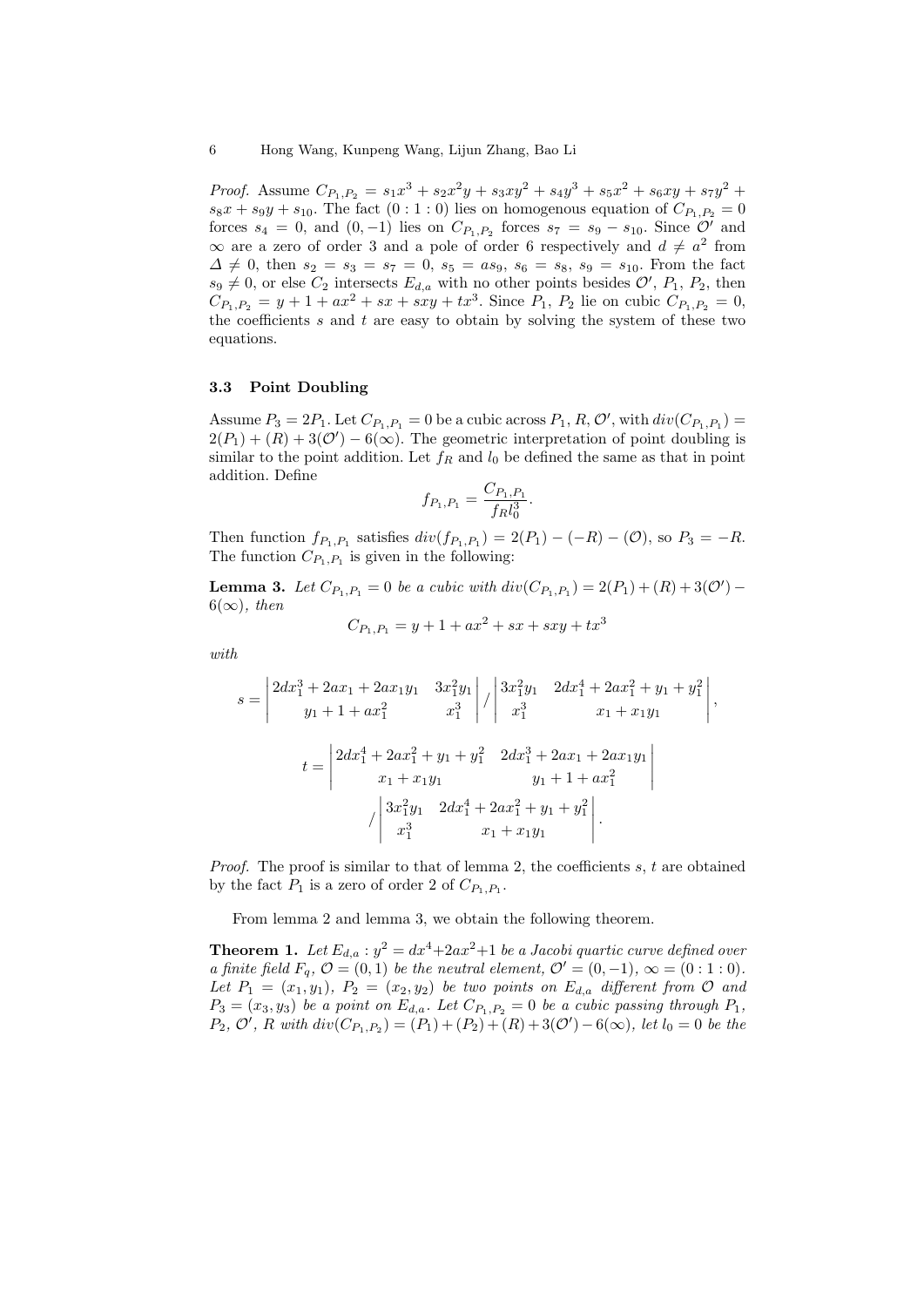vertical line across  $O$  and  $O'$ ,  $f_R$  be a function with  $div(f_R) = (R) + (-R) - 2(O)$ , then

$$
C_{P_1, P_2} = y + 1 + ax^2 + sx + sxy + tx^3.
$$

The function  $f_{P_1,P_2} = \frac{C_{P_1,P_2}}{f_R l_0^3}$  with  $div(f_{P_1,P_2}) = (P_1) + (P_2) - (-R) - (O)$  defines the addition(doubling if  $P_1 = P_2$ ) of  $P_1$  and  $P_2$  by  $P_3 = -R$ . The simplized coefficients of  $C_{P_1,P_2}$  are given in the following:

(a) If  $P_1 \neq P_2$  and  $P_1, P_2 \neq O'$ , then

$$
\begin{cases}\ns = \frac{(y_1 + 1 + ax_1^2)x_2^3 - (y_2 + 1 + ax_2^2)x_1^3}{x_1x_2[x_1^2(y_2 + 1) - x_2^2(y_1 + 1)]} \\
t = \frac{(y_2 + 1 + ax_2^2)(y_1 + 1)x_1 - (y_1 + 1 + ax_1^2)(y_2 + 1)x_2}{x_1x_2[x_1^2(y_2 + 1) - x_2^2(y_1 + 1)]}\n\end{cases} (1)
$$

(b) If  $P_1 = P_2$ , then

$$
\begin{cases}\ns = -\frac{y_1 + 2}{2x_1} \\
t = \frac{y_1 + y_1^2 - 2ax_1^2}{2x_1^3}\n\end{cases} \tag{2}
$$

Remark 2. There is a case  $P_1 \neq P_2 = \mathcal{O}'$  which is not included in theorem 1. In this case, define  $V_{P_1} = x - x_1$  with  $div(V_{P_1}) = (P_1) + (S) - 2(\infty), S = (x, -y)$ . Then  $div(\frac{C_S}{V_P l_0}) = (-S) + (\mathcal{O}') - (P_1) - (\mathcal{O})$  which means  $-S + \mathcal{O}' = P_1$ , since  $2\mathcal{O}' = \mathcal{O}$ , then  $(x_1, y_1) + (0, -1) = P_1 + \mathcal{O}' = -S = (-x_1, -y_1).$ 

Fig. 2 shows an example of point addition and doubling:



Fig. 2. Point addition and doubling

# 4 Miller Function on Jacobi Quartic Curves

From the geometric interpretation of the group law in section 3, the Miller function is obtained as follows: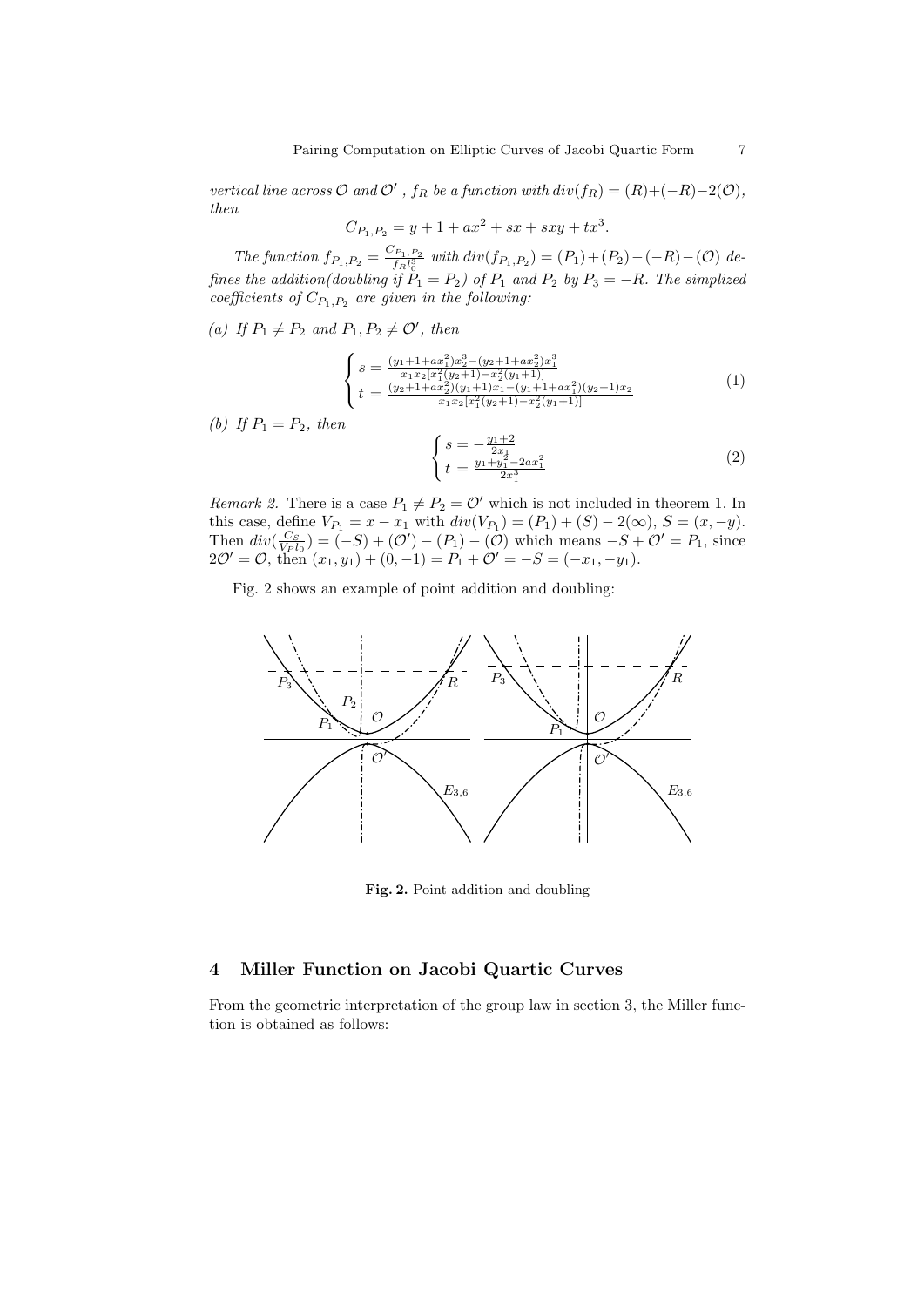**Theorem 2.** Let  $E_{d,a}$  be a Jacobi quartic curve,  $\mathcal{O} = (0,1)$  and  $\mathcal{O}' = (0,-1)$ . Let  $P_1 = (x_1, y_1), P_2 = (x_2, y_2)$  be two points on  $E_{d,a}$  different from  $\mathcal{O}'$ . Let  $P_3 = (x_3, y_3) = P_1 + P_2$ . Then the Miller function  $h(x, y)$  which satisfies

$$
div(h) = (P_1) + (P_2) - (P_3) - (O)
$$

is given by

$$
h(x,y) = \frac{C_{P_1,P_2}}{f_{P_3}l_0^3} = \frac{y+1+ax^2+sx+sxy+tx^3}{x(y+1-cx^2)},
$$
\n(3)

where  $c = (y_3 + 1)/x_3^2$  and s, t are the same as in theorem 1.

*Proof.* Since  $div(f_{P_3}) = div(C_{P_3}/l_0^2) = (P_3) + (-P_3) - 2(\mathcal{O})$ , and  $div(l_0) =$  $div(x) = (0) + (0') - 2(\infty)$ , then divisor  $div(f_{P_3}l_0^3) = (P_3) + (-P_3) + (0) +$  $3(\mathcal{O}')-6(\infty)$ . From theorem 1,  $div(C_{P_1,P_2}) = (P_1)+(P_2)+(-P_3)+3(\mathcal{O}')-6(\infty)$ , then  $div(h) = div(\frac{C_{P_1,P_2}}{f_1 h_2})$  $\frac{(\mathcal{P}_1,\mathcal{P}_2)}{f_{P_3}l_0^3}$  =  $(P_1)+(P_2)-(P_3)-(O)$ .

# 5 Twisted Jacobi Quartic Curves

In this section, we define a class of curves called twisted Jacobi quartic curves since they are twists of Jacobi quartic curves. These curves are used to accelerate pairing computation in the following section.

**Definition 1.** A twisted Jacobi quartic curve over  $F_{q^m}$  is given by:

$$
E_{d,a,\delta}: y^2 = dx^4 + 2a\delta^2 x^2 + \delta^4 \tag{4}
$$

with  $d, a \in F_q$ ,  $\delta^2, \delta^4 \in F_{q^m}$  and  $d \neq a^2$ .

The following proposition is easily obtained from definition 1.

**Proposition 1.** Let  $E_{d,a,\delta}$  over  $F_{q^m}$  be a twist of  $E_{d,a}$ , The map

$$
\begin{array}{ccc}\n\phi: E_{d,a,\delta} & \xrightarrow{\qquad} & E_{d,a} \\
(x,y) & \longmapsto & \left(\frac{x}{\delta}, \frac{y}{\delta^2}\right)\n\end{array}
$$

maps points on  $E_{d,a,\delta}$  to points on  $E_{d,a}$ .

- (a) If  $a \neq 0$ , there exist quadratic twists when  $\delta^2, \delta^4 \in F_{q^{k/2}}$  and  $\delta \in F_{q^k}$ , then  $m = k/2$ , choose  $(x, y) \in (F_{q^{k/2}}, F_{q^{k/2}})$  we have  $(\frac{x}{\delta}, \frac{y^2}{\delta^2}) \in (F_{q^k}, F_{q^{k/2}})$ ;
- (b) If  $a = 0$ , there exist quartic twists when  $\delta^4 \in F_{q^{k/4}}$  and  $\delta \in F_{q^k}$ , then  $m = k/4$ , choose  $(x, y) \in (F_{q^{k/4}}, F_{q^{k/4}})$  we have  $(\frac{x}{\delta}, \frac{y}{\delta^2}) \in (F_{q^k}, F_{q^{k/2}})$ .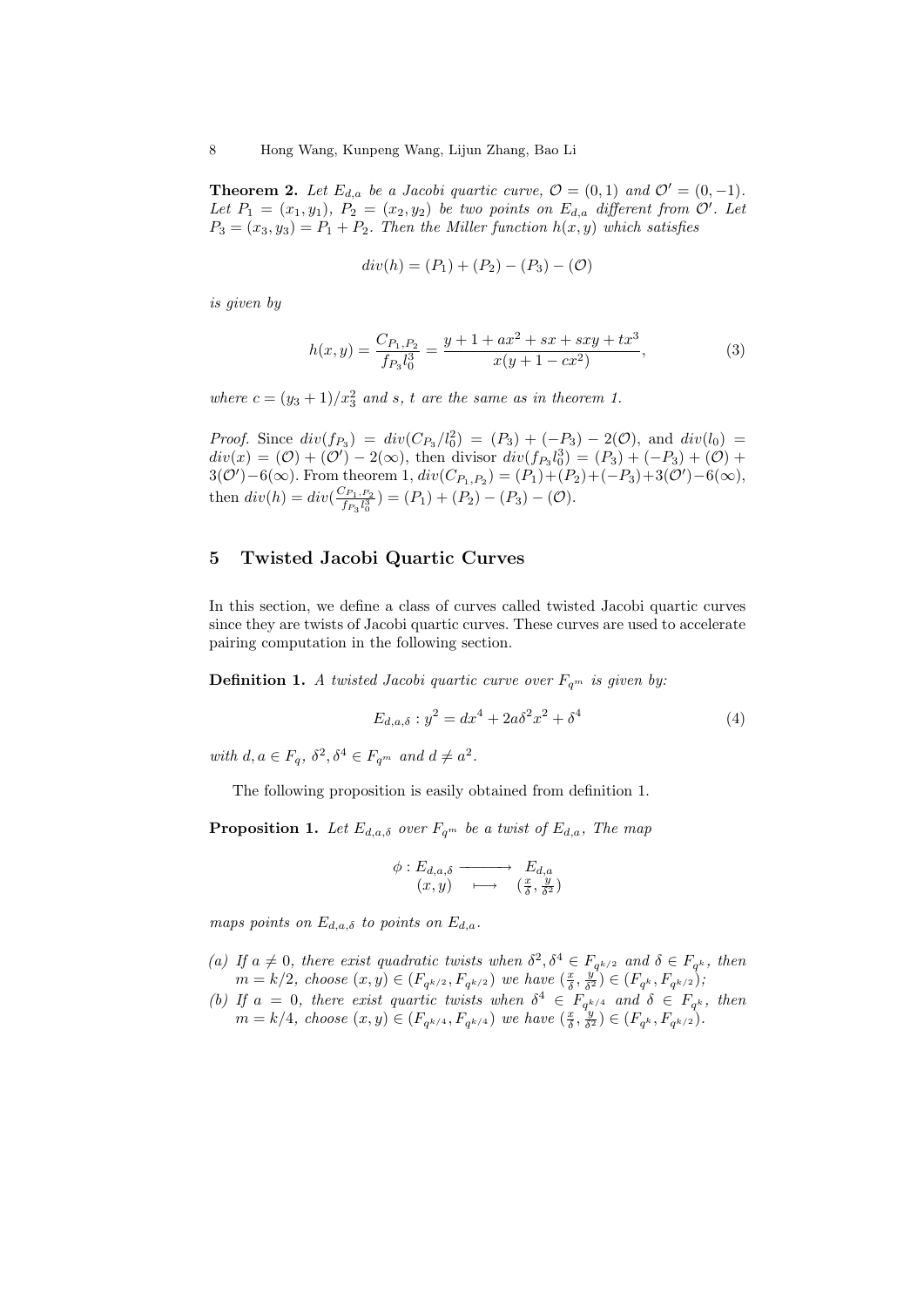## 6 Explicit formulae for Miller functions

Here we set the following notations which will be used in the rest of this paper.

$$
M, S \qquad \text{multiplication and squaring in } F_{q^k}
$$
  

$$
m, s \qquad \text{multiplication and squaring in } F_q
$$

Assume that embedding degree  $k$  is even. Now we give the formulae of Miller functions using quadratic twist technique.

From proposition 1, by quadratic twist map, point  $Q$  in the Tate pairing is chosen to be  $(x/\delta, y/\delta^2) \in (F_{q^k}, F_{q^{k/2}})$ , where  $\delta \in F_{q^k}, \delta^2 \in F_{q^{k/2}}, (x, y) \in$  $(F_{q^{k/2}}, F_{q^{k/2}})$  is a point on twisted Jacobi quartic curve  $E_{d,a,\delta}$ . From theorem 2, the Miller function

$$
h(x_Q, y_Q) = \frac{x_Q^2}{y_Q + 1 - cx_Q^2} \left( \frac{y_Q + 1 + ax_Q^2}{x_Q^3} + \frac{1 + y_Q}{x_Q^2} s + t \right),\,
$$

where  $Q = (x_Q, y_Q) = (\delta^{-1}x, \delta^{-2}y)$ . Write  $s = M_1/N$ ,  $t = M_2/N$ , we have

$$
h(\delta^{-1}x, \delta^{-2}y) = \frac{\delta^{-2}x^2}{\delta^{-2}y + 1 - c\delta^{-2}x^2} \left( \frac{\delta^{-2}y + 1 + a\delta^{-2}x^2}{\delta^{-2}x^3} \delta + \frac{M_1}{N} \frac{1 + \delta^{-2}y}{\delta^{-2}x^2} + \frac{M_2}{N} \right)
$$
  
= 
$$
\frac{x^2}{N(y + \delta^2 - cx^2)} (N \cdot \xi \cdot \delta + M_1 \cdot \eta + (M_2 - aM_1)),
$$

where  $\xi = \frac{y + \delta^2 + ax^2}{x^3}$ ,  $\eta = \frac{y + \delta^2 + ax^2}{x^2} = x \cdot \xi$ .

Since  $c, N \in F_q$ ,  $x^2, y \in F_{q^{k/2}}$ , then  $\frac{x^2}{N(q+\delta^2)}$  $\frac{x^2}{N(y+\delta^2-cx^2)} \in F_{q^{k/2}}$ , so it can be discarded in pairing computation since it is well known that if  $u \in F_{q^{k/2}}$  then  $u^{\frac{q^k-1}{r}}=1.$  Now we only have to evaluate

$$
N \cdot \xi \cdot \delta + M_1 \cdot \eta + M_3 \tag{5}
$$

where  $M_3 = M_2 - aM_1$ .

We have the coefficients  $\xi, \eta \in F_{q^{k/2}}, N, M_1, M_3 \in F_q, \delta \in F_{q^k}$ . It is unnecessary to multiply  $N \cdot \xi$  with  $\delta$  since the element in  $F_{q^k}$  can be represented by  $u+v\cdot\delta$  with  $u, v\in F_{q^{k/2}}$ .  $N\cdot\xi$  and  $M_1\cdot\eta$  need  $\frac{k}{2}m$  respectively. So only km are needed besides calculation in  $M_1$ ,  $M_3$  and N. Since  $Q = (\delta^{-1}x, \delta^{-2}y)$  is fixed during pairing computation,  $\xi, \eta$  can be precomputed.

Now we deal with operations in  $M_1$ ,  $M_3$ , N. For efficiency, the points are represented in extended homogeneous projective coordinate proposed by Hisil et al.[15].  $(X : Y : T : Z) = (\lambda X : \lambda Y : \lambda T : \lambda Z)$ , and  $T = X^2/Z$ . Let  $P_i = (X_i : Y_i : T_i : Z_i), i = 1, 2, 3.$ 

#### 6.1 Addition

When  $P_1 \neq P_2$ , rewrite the denominator of s and t in theorem 2 as follows:

$$
N' = x_1 x_2 (x_1^2 (y_2 + 1) - x_2^2 (y_1 + 1))
$$
  
= 
$$
\frac{X_1 X_2}{Z_1^2 Z_2^2} (T_1 (Y_2 + Z_2) - T_2 (Y_1 + Z_1))
$$
  
= 
$$
\frac{X_1 X_2^2}{Z_1^2 Z_2^2} ((T_1 Y_2 - Y_1 T_2) + (T_1 Z_2 - Z_1 T_2)).
$$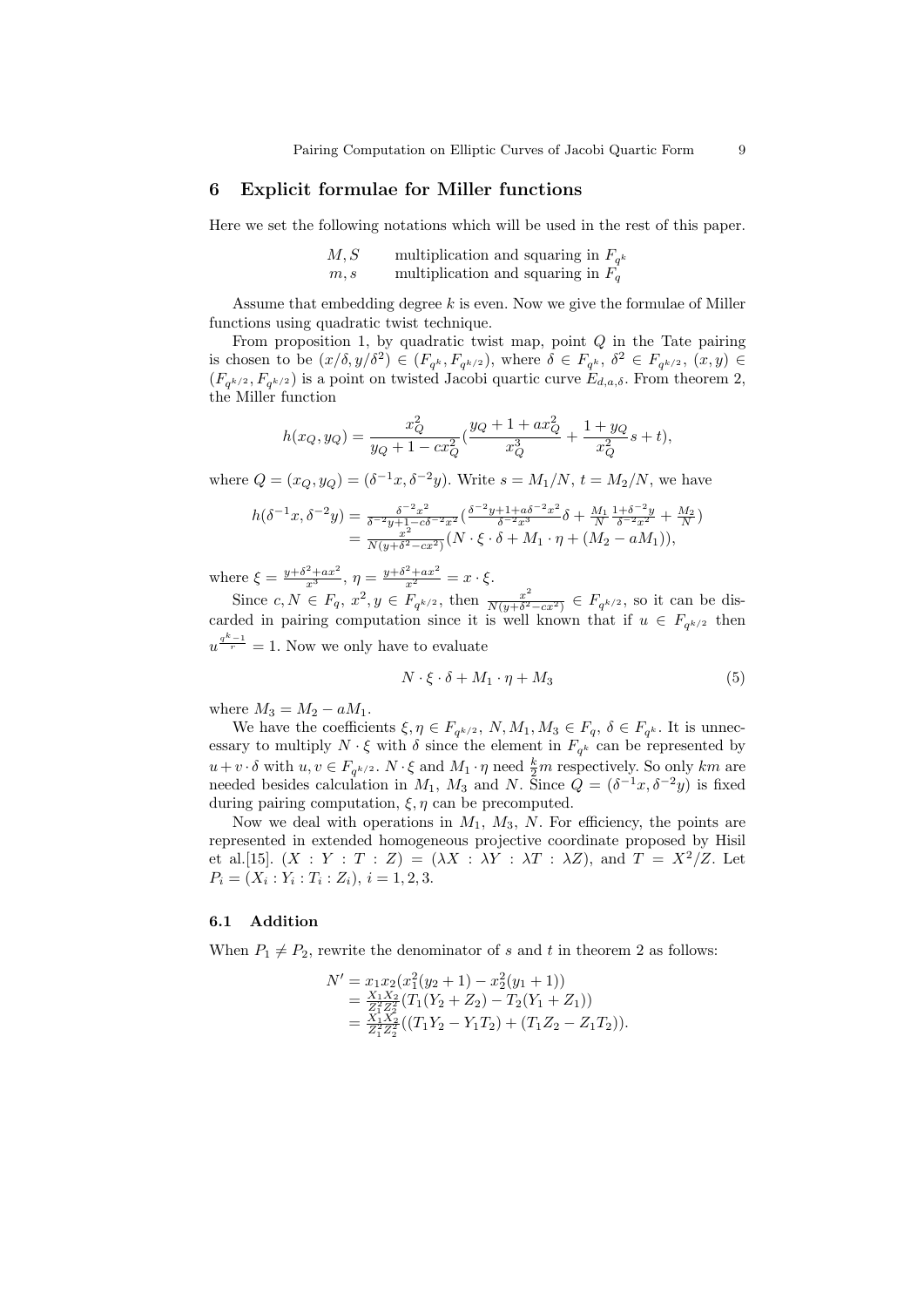The numerators of  $s$  and  $t$  can be rewritten as:

$$
M_1' = (y_1 + 1 + ax_1^2)x_2^3 - (y_2 + 1 + ax_2^2)x_1^3
$$
  
= 
$$
\frac{1}{Z_1^2 Z_2^2} [(Y_1 + Z_1 + aT_1)X_2 Z_1 T_2 - (Y_2 + Z_2 + aT_2)X_1 T_1 Z_2].
$$

$$
M'_2 = (y_2 + 1 + ax_2^2)(y_1 + 1)x_1 - (y_1 + 1 + ax_1^2)(y_2 + 1)x_2
$$
  
= 
$$
\frac{1}{Z_1^2 Z_2^2} [(Y_2 + Z_2 + aT_2)(Y_1 + Z_1)X_1Z_2 - (Y_1 + Z_1 + aT_1)(Y_2 + Z_2)Z_1X_2]
$$
  
= 
$$
\frac{1}{Z_1^2 Z_2^2} [(Y_1 + Z_1 + aT_1)(Y_2 + Z_2 + aT_2)(X_1Z_2 - X_2Z_1) + aM'_1Z_1^2Z_2^2].
$$

Then we obtain:

$$
M_1 = (Y_1 + Z_1 + aT_1)X_2T_2Z_1 - (Y_2 + Z_2 + aT_2)X_1T_1Z_2,
$$
  
\n
$$
M_3 = (Y_1 + Z_1 + aT_1)(Y_2 + Z_2 + aT_2)(X_1Z_2 - Z_1X_2),
$$
  
\n
$$
N = X_1X_2[(T_1Y_2 - Y_1T_2) + (T_1Z_2 - Z_1T_2)].
$$

We use the point addition formula proposed by Hisil, Wong, Carter, and Dawson[15].

$$
\begin{array}{l} X_3=(X_1Y_2-Y_1X_2)(T_1Z_2-Z_1T_2),\\ Y_3=(T_1Z_2+Z_1T_2-2X_1X_2)(Y_1Y_2-2aX_1X_2+Z_1Z_2+dT_1T_2)-Z_3,\\ Z_3=(X_1Y_2-Y_1X_2)^2. \end{array}
$$

From above two formulae,  $P_3 = P_1 + P_2$  and  $(M_1, M_3, N)$  are computed as follows:

$$
A = X_1 X_2; B = Y_1 Y_2; C = Z_1 Z_2; D = T_1 T_2; E = Y_1 + Z_1 + aT_1;
$$
  
\n
$$
F = Y_2 + Z_2 + aT_2; G = (X_1 - Z_1)(X_2 + Z_2) - A + C;
$$
  
\n
$$
H = (Y_1 + T_1)(Y_2 - T_2) - B + D; I = T_1 Z_2;
$$
  
\n
$$
J = Z_1 T_2; K = (X_1 - Y_1)(X_2 + Y_2) - A + B;
$$
  
\n
$$
M_1 = EJX_2 - FIX_1; M_3 = EFG; N = A(H + I - J);
$$
  
\n
$$
Z_3 = K^2; Y_3 = (I + J - 2A)(B - 2aA + C + dD) - Z_3;
$$
  
\n
$$
X_3 = K(I - J).
$$

As we will see in the following subsection,  $T_3$  is not needed in the doubling step. Then the total cost of  $P_3 = (X_3, Y_3, Z_3)$  and  $(M_1, M_3, N)$  is  $18m + 1s +$  $3m_a + 1m_d$ , where  $m_a$ ,  $m_d$  denote the cost of multiplication by constant a and d. Since  $P_2$  is fixed during pairing computation, let  $Z_2 = 1$ , then  $P_2 = (x_2, y_2, x_2^2, 1)$ . The cost of computing  $P_3$  and  $(M_1, M_3, N)$  is  $16m + 1s + 3m_a + 1m_d$ . So the cost of addition step reduced to  $1M + (k+16)m + 1s + 3m_a + 1m_d$ .

Results and performance comparison are summarized in Table 1.

## 6.2 Doubling

From Theorem 2, if  $P_1 = P_2$ , we obtain:

$$
M_1 = -(Y_1 + 2Z_1)X_1^2,
$$
  
\n
$$
M_3 = (aX_1^2 + Z_1^2 + Y_1Z_1)Y_1,
$$
  
\n
$$
N = 2X_1^3.
$$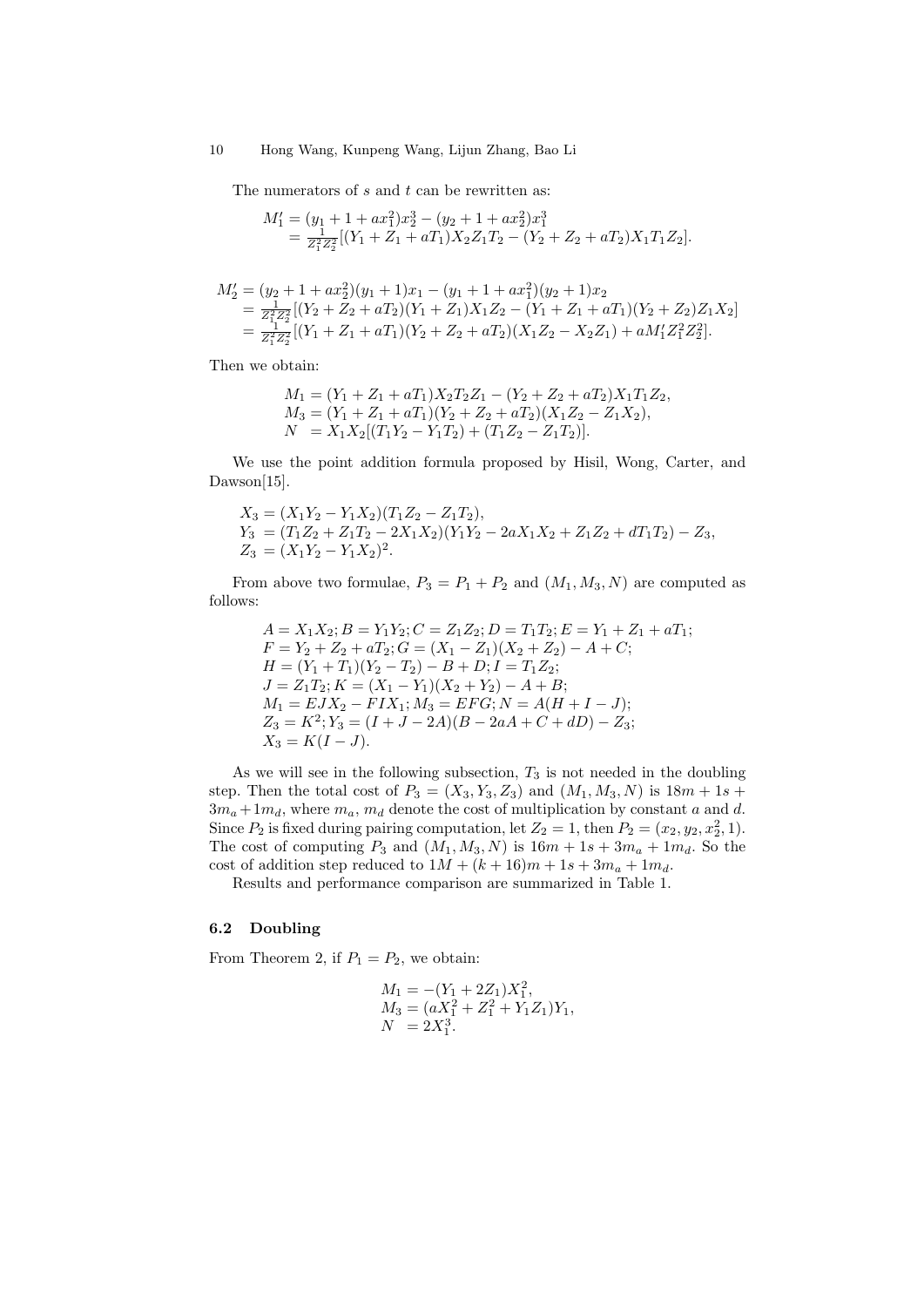|                            | mixed addition                     |
|----------------------------|------------------------------------|
| Weierstrass, $a_4 = -3[1]$ | $1M + km + 6m + 6s$                |
| Weierstrass, $a_4 = 0[1]$  | $1M + km + 6m + 6s$                |
| Edwards[16]                | $1M + km + 14m + 4s + 1m_d$        |
| twisted Edwards[1]         | $1M + km + 12m$                    |
| Jacobi quartic             | $1M + km + 16m + 1s + 3m_a + 1m_d$ |

Table 1. Costs of mixed addition step

The point doubling formula is also from [15].

$$
\begin{array}{l} X_3=2X_1Y_1(2Z_1^2+2aX_1^2-Y_1^2),\\ Y_3=2Y_1^2(Y_1^2-2aX_1^2)-(2Z_1^2+2aX_1^2-Y_1^2)^2,\\ Z_3=(2Z_1^2+2aX_1^2-Y_1^2)^2. \end{array}
$$

Now the explicit formulae for computing  $P_3 = 2P_1$  and  $(M_1, M_3, N)$  are given as follows:

$$
A = X_1^2; B = Y_1^2; C = Z_1^2; D = (X_1 + Y_1)^2 - A - B;
$$
  
\n
$$
E = ((Y_1 + Z_1)^2 - B - C)/2; F = aA; G = C + F; H = B - 2F;
$$
  
\n
$$
I = 2G - B; X_3 = DI; Z_3 = I^2; Y_3 = 2BH - Z_3;
$$
  
\n
$$
M_1 = -(Y_1 + 2Z_1)A; M_3 = Y_1(G + E); N = 2AX_1.
$$

From the strategy proposed in [15], if a point doubling is followed by another point doubling, the above doubling formula is used, then the total cost of computing  $P_3$  and  $(M_1, M_3, N)$  is  $5m + 6s + 1m_a$ , a doubling step in Miller's algorithm costs  $1M+1S+(k+5)m+6s+1m_a$ . If a point doubling is followed by a point addition, then  $T_3 = D^2$  need to be computed in point doubling, and  $X_3$ can be computed as  $X_3 = ((D+I)^2 - T_3 - Z_3)/2$ , the total cost of computing  $P_3$ and  $(M_1, M_3, N)$  is  $4m + 8s + 1m_a$ , a doubling step in Miller's algorithm costs  $1M + 1S + (k + 4)m + 8s + 1m_a$ .

Results and performance comparison are summarized in Table 2.

Table 2. Costs of doubling step

|                            | doubling                        |
|----------------------------|---------------------------------|
| Weierstrass, $a_4 = -3 1 $ | $1M + 1S + km + 6m + 5s$        |
| Weierstrass, $a_4 = 0[1]$  | $1M + 1S + km + 3m + 8s$        |
| Edwards[16]                | $1M + 1S + km + 8m + 4s + 1m_d$ |
| twisted Edwards[1]         | $1M + 1S + km + 6m + 5s$        |
| Jacobi quartic             | $1M + 1S + km + 4m + 8s + 1m_a$ |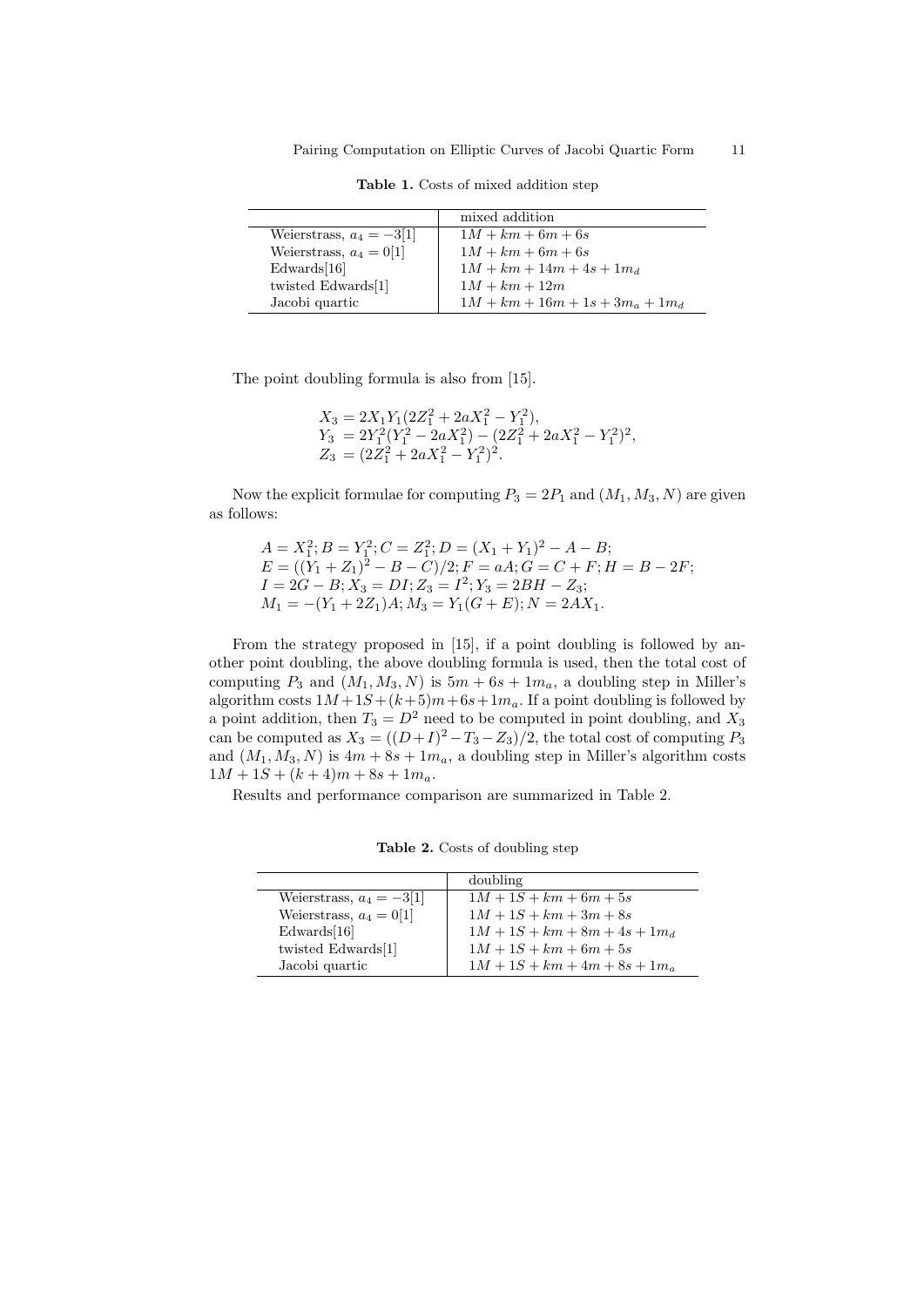## 7 Quartic twists

If  $a = 0$ , the Jacobi quartic curve  $y^2 = dx^4 + 1$  has quartic twists and Q can be chosen as  $(x/\delta, y/\delta^2) \in (F_{q^k}, F_{q^{k/2}})$  where  $x, y \in F_{q^{k/4}}$ . In this case, pairing computation is more efficient compared to the quadratic twist case. The addition step needs  $1M + (k/2 + 16)m + 1s + 1m_d$ , the doubling step needs  $1M + 1S + (k/2 + 5)m + 6s$  or  $1M + 1S + (k/2 + 4)m + 8s$ .

The following table lists the high degree twists on different curves:

Table 3. High degree twists

| twists            | quadratic | cubic | quartic | sextic       |
|-------------------|-----------|-------|---------|--------------|
| Weierstrass       | Yes       | Yes   | Yes     | $_{\rm Yes}$ |
| (twisted) Edwards | Yes       | No    | No      | No           |
| Jacobi quartic    | Yes       | Nο    | Yes     | No           |

For point scalar multiplication, both (twisted) Edwards and Jacobi quartic curves are faster than Weierstrass curves, but for pairing computation, the Jacobi quartic curves may be better than the Edwards curves because they have quartic twists while Edwards curves only have quadratic twists. The quartic twists further reduce  $km$  to  $\frac{k}{2}m$  compared with quadratic twists in both addition and doubling step. Quartic twists are also helpful for other kinds of pairing such as ate pairing, etc..

## 8 Construction of Pairing Friendly Jacobi Quartic Curves

In order to make the pairing computation on a Jacobi quartic curve feasible and efficient, the curve should be pairing friendly. In this section, we give two kinds of supersingular curves in Jacobi quartic form that can be constructed directly, then we give two examples of ordinary pairing friendly Jacobi quartic curves.

#### 8.1 Supersingular Jacobi Quartic Curves

Let the elliptic curves we consider be defined over a finite field  $F_q$  and  $char(F_q)$ 3. To get the supersingular curves in Jacobi quartic form, we make use of the birational equivalence between Weierstrass form and Jacobi quartic form which arises in [5], that is,

$$
y^{2} = x^{3} + bx + c
$$
\n
$$
x^{2} = dX^{4} + 2aX^{2}Z^{2} + Z^{4}
$$
\n
$$
y^{2} = dX^{4} + 2aX^{2}Z^{2} + Z^{4}
$$
\n
$$
(0: 1: 1)
$$
\n
$$
(e, 0)
$$
\n
$$
(0: -1: 1)
$$
\n
$$
(2(x - e): (2x + e)(x - e)^{2} - y^{2}: y)
$$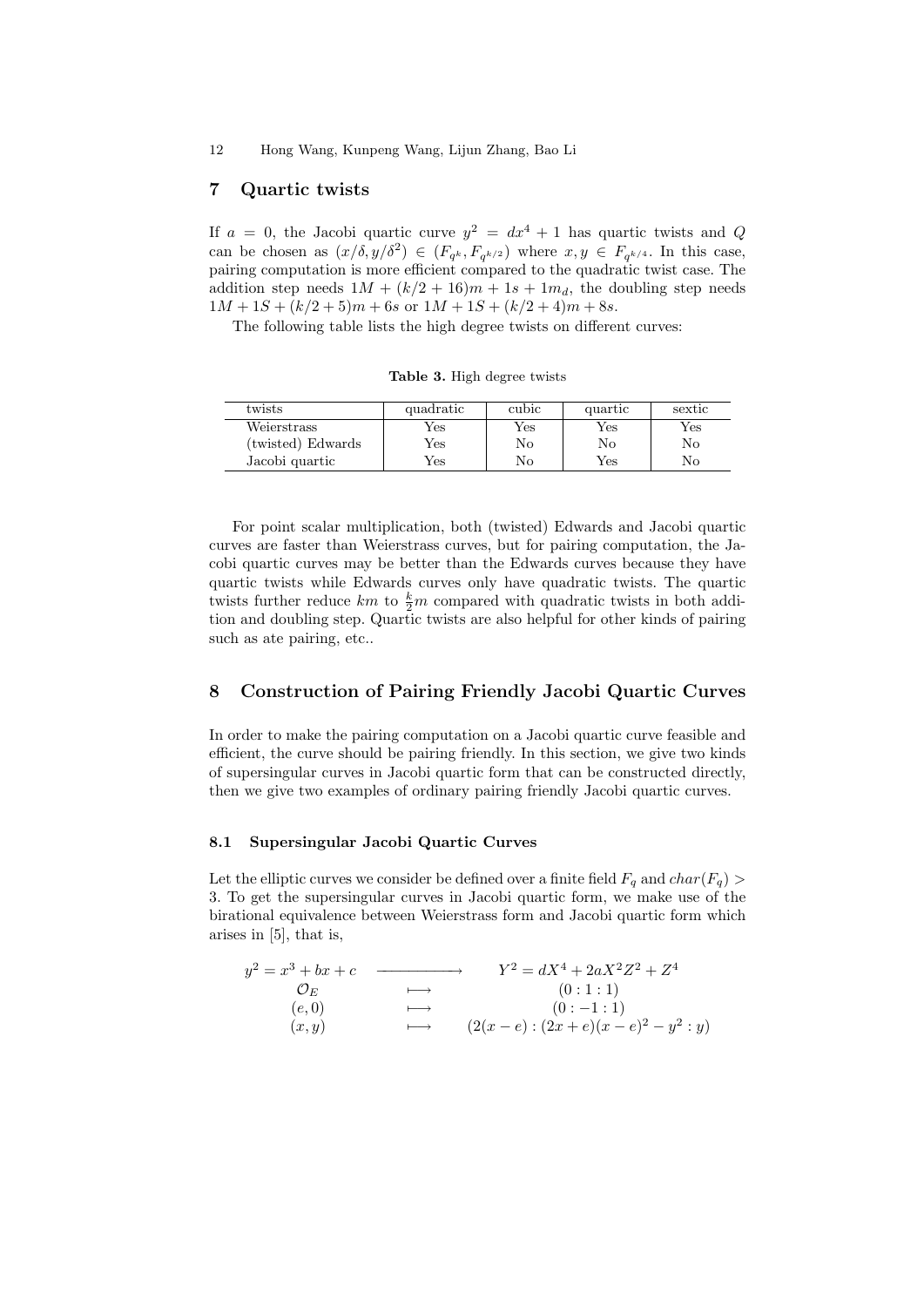and the inverse map is

$$
(0:1:1) \longmapsto \mathcal{O}_E
$$
  
\n
$$
(0:-1:1) \longmapsto (e,0)
$$
  
\n
$$
(X:Y:Z) \longmapsto (\frac{2(Y+Z^2)}{X^2} - \frac{e}{2}, \frac{(4(Y+Z^2)-3eX^2)Z}{X^3}).
$$

where  $\mathcal{O}_E$  is the point at infinity,  $(e, 0)$  is a point of order 2. The relation between the two equations is  $d = -(3e^2 + 4b)/16$  and  $a = -3e/4$ . Two triplets  $(X_1 : Y_1 : Y_2)$  $Z_1$ ) and  $(X_2 : Y_2 : Z_2)$  are equivalent if and only if there exists  $t \neq 0$  such that  $X_1 = tX_2, Y_1 = t^2Y_2$  and  $Z_1 = tZ_2$ .

There are two kinds of well known supersingular curves in Weierstrass form defined over prime field  $F_p$ , i.e.,  $y^2 = x^3 + bx$ ,  $p \equiv 3 \mod 4$ , and  $y^2 = x^3 + c$ ,  $p \equiv 2 \mod 3$ . Since  $\#E(F_p) = p+1$ , there always exists a point of order 2, then by the birational equivalence, we obtain the corresponding supersingular Jacobi quartic form curves.

Case 1.  $y^2 = x^3 + bx$ ,  $p \equiv 3 \mod 4$ . If Legendre symbol $\left(\frac{-b}{p}\right) = -1$ , then there is only one point of order 2, that is  $(e, 0) = (0, 0)$ . The corresponding supersingular equation is

$$
Y^2 = -\frac{b}{4}X^4 + Z^4.
$$

Moreover, if  $\left(\frac{-b}{p}\right) = 1$ , then there are another two such points, namely  $\left(\pm b^{\frac{p+1}{4}}, 0\right)$ . In this case, it is also easy to get another two kinds of curves by the relations of equation parameters.

Case 2.  $y^2 = x^3 + c$ ,  $p \equiv 2 \mod 3$ . By a simple calculation, we have that if  $p \equiv 5 \mod 12$ , then the only point of order 2 is  $(-c^{1/3}, 0) = (-c^{(2p-1)/3}, 0);$ if  $p \equiv 11 \mod 12$ , there are another two such points  $(c^{(2p-1)/3}(1 \pm \sqrt{-3})/2,0)$ . The supersingular Jacobi quartic curve corresponding to  $(-c^{(2p-1)/3},0)$  is

$$
Y^2=-\frac{3e^2+4b}{16}X^4-\frac{3e}{4}X^2Z^2+Z^4
$$

where  $e = -c^{(2p-1)/3}$ .

#### 8.2 Ordinary Pairing Friendly Jacobi Quartic Curves

Pairing based cryptosystems require both the discrete logarithm problems on the curve and in the multiplicative group of the finite field  $F_{p^k}$  are intractable. Since the embedding degree  $k$  of supersingular curves defined over a prime field is only 2, and due to the MOV[19] and FR[10] reduction, the field  $F_p$  must be chosen much larger than that for the ordinary curves to achieve the same security level. So in order to make the implementation more efficient, ordinary pairing friendly curves are favorable.

It is obvious that a Jacobi quartic curve which always has a point of order 2 can only be transformed from a Weierstrass curve with even group order. Fortunately, pairing friendly curves with even cofactor can be produced by GMV[11] method and some other constructions which are provided by Freeman, Scott,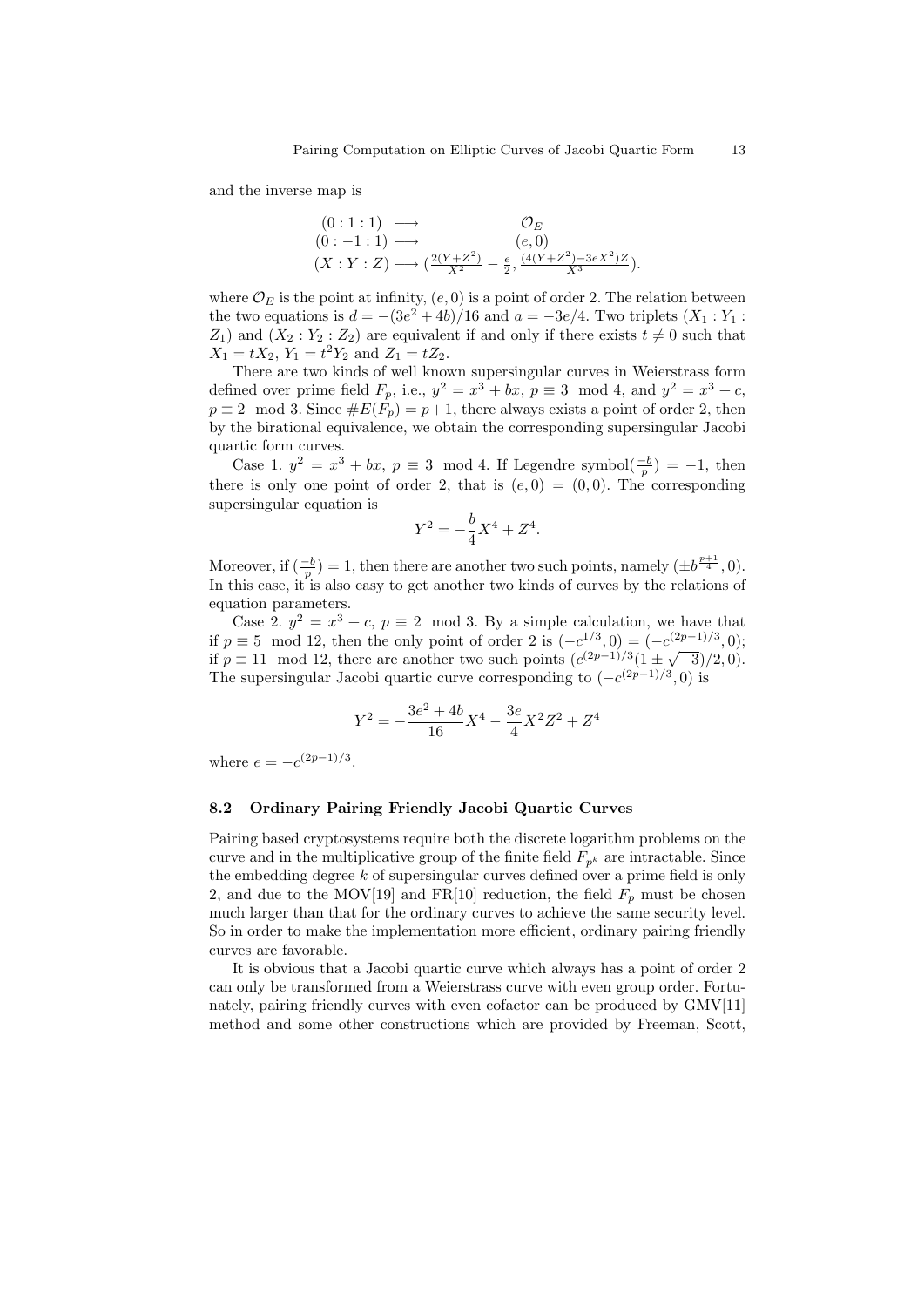and Teske[9]. Considering the efficiency of pairing computation and different security levels, we present two examples of pairing friendly Jacobi quartic curves with  $k = 6, 8$  transformed from examples given in [1].

The first example has only quadratic twists while the second has quartic twists. Let the parameters  $(k, D, \rho, F_p, d, a, h, r)$  represent a Jacobi quartic curve  $Y^2 = dX^4 + 2aX^2Z^2 + Z^4$  defined over  $F_p$ , with the number of rational points  $\#E(F_p) = hr, \, \rho = \frac{log(p)}{log(r)}$  $\frac{log(p)}{log(r)}$  and D be the discriminant in the construction.

Example 1.  $k = 6$ ,  $D = 7230$ ,  $\rho = 1.22$ ,  $\lceil log(p) \rceil = 201$ ,  $\lceil log(r) \rceil = 165$ ,

 $p = 2051613663768129606093583432875887398415301962227490187508801,$ 

 $d = 1863953287635956721384182076223832049126572428227767512756240,$ 

 $a = 631772460235361970180500642413596623379371813277881622943722,$  $h = 4 \cdot 7 \cdot 733 \cdot 2230663$ ,

 $r = 44812545413308579913957438201331385434743442366277.$ 

Example 2.  $k = 8$ ,  $D = 1$ ,  $\rho = 1.50$ ,  $\lceil log(p) \rceil = 337$ ,  $\lceil log(r) \rceil = 224$ ,

- $p = 23377366536991056692603839001569188814245474692929568668962591$ 3289090943703572348756028778874481604289,
- $d = 17533024902743292519452879251176891610684106019697176501721943\\$ 4966818207777679261567021584155861203219,
- $a=0$ ,
- $h = 4 \cdot 315669989 \cdot 558193107149 \cdot 14429732414341,$
- $r = 22985796260053765810955211899935144604417092746113717429138553$ 265289.

## 9 Conclusion and Further Work

This paper presents a geometric interpretation of the group law on Jacobi quartic curves, from which explicit formulae of the Miller function for Tate pairing computation are obtained. The doubling step is efficient, whereas the addition step may require further improvement. We define twisted Jacobi quartic curves and use the twist map to accelerate the pairing computation on Jacobi quartic curves. Furthermore, we demonstrate the existence of quartic twists of Jacobi quartic curves with  $a = 0$ , this is better than the Edwards curves since they have only quardratic twists, Higher degree twists reduce more multiplications in the base field  $F_q$ . We also give a numerical example of such curves.

This is the first time to compute the Tate pairing on Jacobi quartic curves, and our work is an experiment on quartic elliptic curves, since there are few research on pairing on these curves. The geometric interpretation is much complicated and not clearly described on quartic curves compare to that on cubic curves which are all defined by the chord and tangent rule. But some quartic elliptic curves such as Edwards curves, Jacobi quartic curves do have some good properties such as faster formulae for point scalar multiplication, unified/complete addition law, we think it is worth paying more attention to quartic elliptic curves and see to what extent they can help for fast computation on elliptic curves.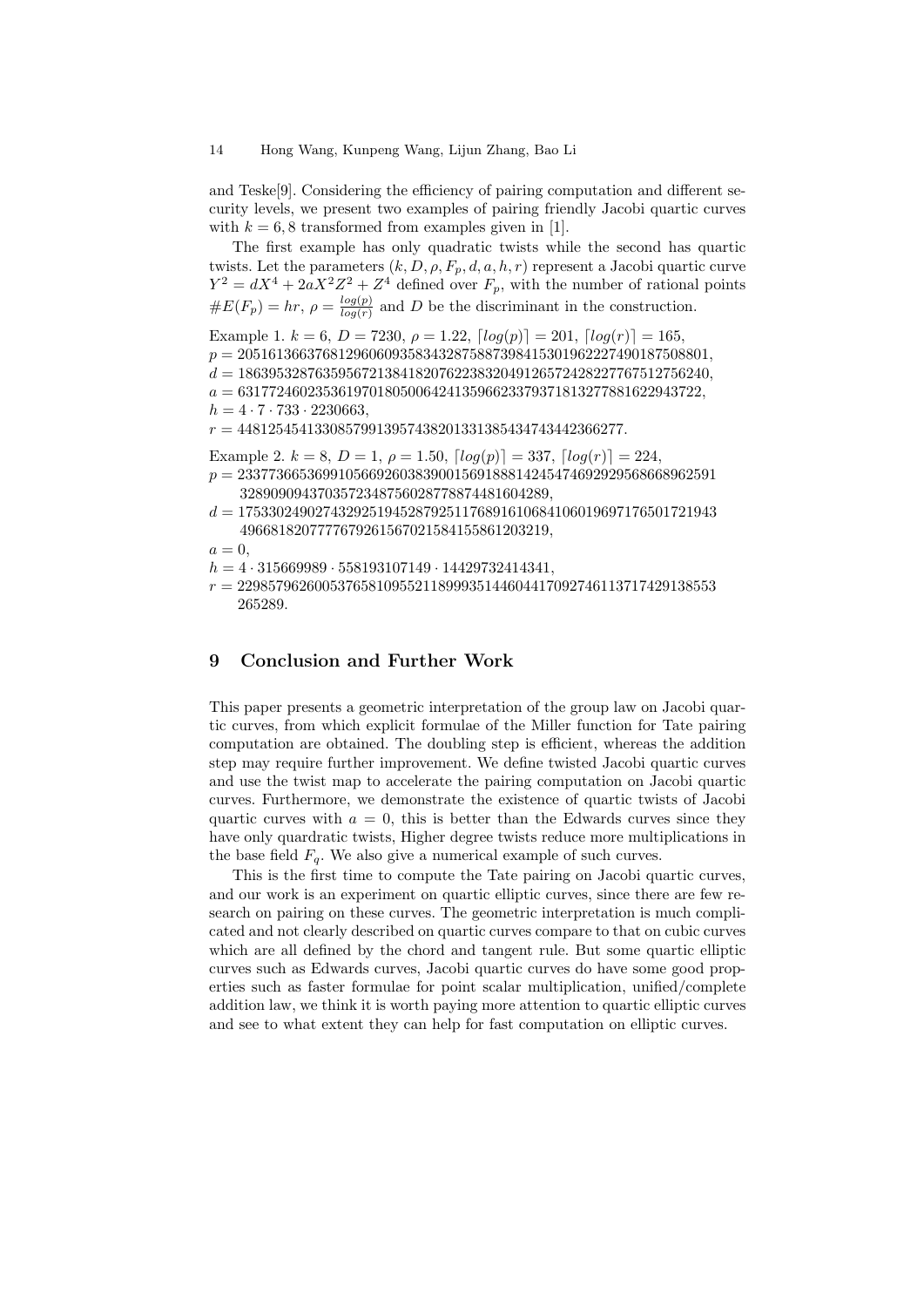At last, as many formulae  $[4, 14, 15]$  have been proposed for the point addition on Jacobi quartic curves, future work may need to accelerate the addition step in the pairing computation and to identify more efficient formula.

## References

- 1. Christophe Arene, Tanja Lange, Michael Naehrig, Christophe Ritzenthaler. Faster Computation of the Tate Pairing, available at http://eprint.iacr.org/2009/155.pdf
- 2. Paulo S.L.M.Barreto, Hae Yong Kim, Ben Lynn, and Michael Scott. Efficient algorithms for pairing-based cryptosystems. CRYPTO 2002, pp.354-368, 2002.
- 3. Daniel Bernstein, Perter Birkner, Marc Joye, Tanja Lange, and Christiane Peters. Twisted Edwards curves. Africacrypt 2008, pp.389-405, 2008.
- 4. Daniel Bernstein, Tanja Lange. Faster addition and doubling on elliptic curves. ASIACRYPT 2007. LNCS, vol. 4833, pp.29-50. 2007.
- 5. Olivier Billet and Marc Joye. The Jacobi Model of an Elliptic Curve and Side-Channel Analysis, AAECC 2003. LNCS, vol. 2643, pp.34-42, 2003.
- 6. Sanjit Chatterjee, Palash Sarkar, and Rana Barua. Efficient computation of Tate pairing in projective coordinate over general characteristic fields. ICISC 2004, LNCS, vol.3506, pp.168-181, 2005.
- 7. Craig Costello, Tanja Lange, Michael Naehrig. Faster Pairing Computations on Curves with High-Degree Twists, available at http://eprint.iacr.org/2009/615.pdf.
- 8. Harold M.Edwards. A normal form for elliptic curves. Bulletion of the American Mathematical Society, 44:393-422, 2007.
- 9. David Freeman, Michael Scott, Edlyn Teske. A Taxonomy of Pairing-Friendly Elliptic Curves. J. Cryptology,23(2):224-280, 2010.
- 10. Gerhard Frey and Hans-Georg Rück. A remark concerning m-divisibility and the discrete logarithm in the divisor class group of curves. Math. Comp., 62(206):865- 874, 1994.
- 11. Steven D.Galbraith, J.McKee, P.Valença. Ordinary abelian varieties having small embedding degree. Finite Fields Appl. 13, 800-814, 2007.
- 12. Darrel Hankerson, Alfred Menezes, Scott Vanstone. Guide to Elliptic Curve Cryptography, Springer-Verlag, New York, 2004.
- 13. Florian Hess, Pairing Lattices, Pairing 2008, LNCS, vol. 4833, pp.18-38, 2008.
- 14. Huseyin Hisil, Kenneth Koon-Ho Wong, Gary Carter, Ed Dawon. Faster Group Operations on Elliptic Curves, Australasian Information Security Conference(AISC 2009), Wellington, New Zealand(January 2009); Conferences in Research and Practice in Information Technology(CRPIT), vol. 98, pp.7-19, 2009.
- 15. Huseyin Hisil, Kenneth Koon-Ho Wong, Gary Carter, and Ed Dawson. Jacobi Quartic Curves Revisited, ACISP 2009, LNCS 5594, pp.452-468, 2009.
- 16. Sorina Ionica and Antoine Joux. Another approach to pairing computation in Edwards coordinates. INDOCRYPT 2008, pp.400-413, 2008.
- 17. Neal Koblitz, Elliptic curve cryptosystems. Mathematics of Computation, 48(5), pp. 203-209, 1987.
- 18. M.Prem Laxman Das and Palash Sarkar. Pairing Computation on Twisted Edwards Form Elliptic Curves, Pairing 2008, LNCS, vol.5209, pp.192-210, 2008.
- 19. Alfred Menezes, Tatsuaki Okamoto, and Scott Vanstone. Reducing elliptic curve logarithms to logarithms in a finite field. IEEE Trans. Inform. Theory, 39(5):1639- 1646, 1993.